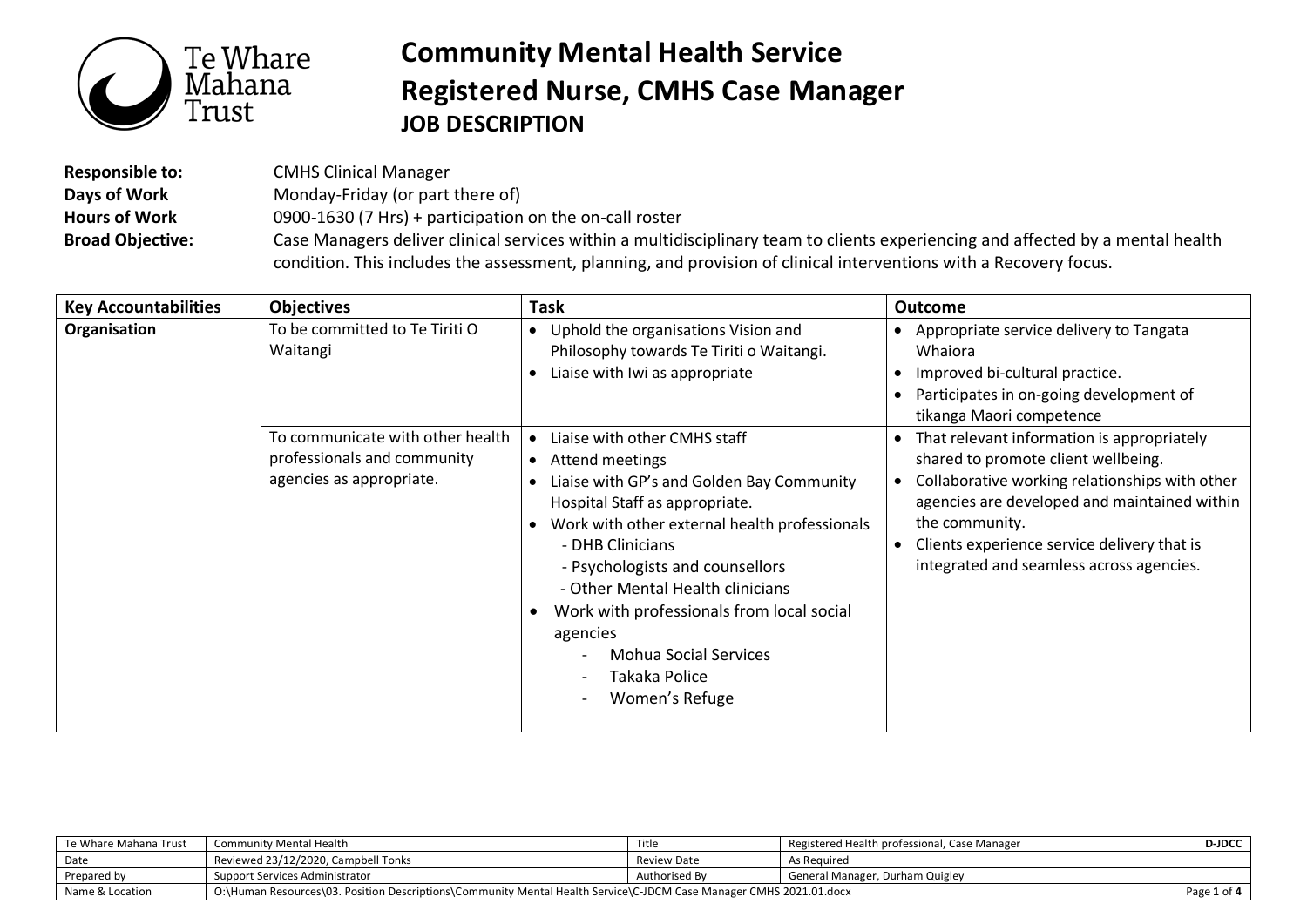| <b>Key Accountabilities</b> | <b>Objectives</b>                                               | <b>Task</b>                                                                                                                                                                                                                                                                                                                                                                                                                                                                                                                                                                                                                                                                                                                                                                                                                                                   | <b>Outcome</b>                                                                                                                                                                                                                                                                                                                                                                                                                                                                                                             |
|-----------------------------|-----------------------------------------------------------------|---------------------------------------------------------------------------------------------------------------------------------------------------------------------------------------------------------------------------------------------------------------------------------------------------------------------------------------------------------------------------------------------------------------------------------------------------------------------------------------------------------------------------------------------------------------------------------------------------------------------------------------------------------------------------------------------------------------------------------------------------------------------------------------------------------------------------------------------------------------|----------------------------------------------------------------------------------------------------------------------------------------------------------------------------------------------------------------------------------------------------------------------------------------------------------------------------------------------------------------------------------------------------------------------------------------------------------------------------------------------------------------------------|
| Organisation                | To adhere to TWM policy and<br>procedures                       | Participate in meetings, training, supervision<br>$\bullet$<br>sessions and performance appraisals.<br>Utilise TWM Administration systems appropriately.<br>$\bullet$<br>Electronic and hard copy information is kept<br>current and accurate. Confidentiality is observed.<br>Treat TWM property and resources with<br>responsibility and care                                                                                                                                                                                                                                                                                                                                                                                                                                                                                                               | • Professional standards, boundaries and<br>development, are maintained.<br>• The employee works within the TWM Policies<br>and Procedures<br>• Information is accessible, and confidentiality is<br>appropriately maintained.<br>Administrative tasks are completed in a timely<br>$\bullet$<br>fashion and to a professional standard.                                                                                                                                                                                   |
| <b>Health &amp; Safety</b>  | To maintain a healthy and<br>safe work environment.             | Report any identified hazards.<br>Take responsibility (as far as is reasonably possible)<br>for personal and professional safety while at work.                                                                                                                                                                                                                                                                                                                                                                                                                                                                                                                                                                                                                                                                                                               | Hazards are reported and managed<br>$\bullet$<br>The work environment is safe.<br>$\bullet$<br>• Maintain Personal/professional safety.                                                                                                                                                                                                                                                                                                                                                                                    |
| <b>Clinical</b>             | To provide effective, quality<br>care coordination for clients. | Maintain client confidentiality; within the<br>constraints of safety to self or others.<br>Complete all intake and discharge documentation.<br>Conduct assessments; develop risk management<br>and recovery plans.<br>Maintain detailed current clinical notes for each<br>$\bullet$<br>client.<br>Prepare and present clinical reviews and discharge<br>summaries.<br>Consult with GP's, psychiatrists, and other<br>$\bullet$<br>specialists as required.<br>Provide medication management which meets all<br>$\bullet$<br>regulatory requirements.<br>Network and liaise with other organisations and<br>Mental Health Professionals to coordinate and<br>assist in a smooth transition of care.<br>Work collaboratively with local GP's and Police to<br>resolve psychiatric crises and assist with admissions<br>to NMDHB Mental Health Admissions Unit. | Client confidentiality is appropriately<br>maintained.<br>All clinical documentation is completed and<br>reviewed in a timely fashion.<br>Consults with other health professionals are<br>$\bullet$<br>evidenced in clinical notes and<br>correspondence.<br>Clients exit CMHS and/or transition to other<br>services with the least amount of stress.<br>Clients receive a timely and effective service<br>$\bullet$<br>from CMHS.<br>Medications are managed in accordance with<br>$\bullet$<br>regulatory requirements. |

| Te Whare Mahana Trust | l Community Mental Health                                                                                          | Title         | Registered Health Professional Case Manager | <b>D-JDCC</b> |
|-----------------------|--------------------------------------------------------------------------------------------------------------------|---------------|---------------------------------------------|---------------|
| Date                  | Reviewed 23/12/2020, Campbell Tonks                                                                                | Review Date   | As Reguired                                 |               |
| Prepared by           | Support Services Administrator                                                                                     | Authorised By | General Manager, Durham Quigley             |               |
| Name & Location       | O:\Human Resources\03. Position Descriptions\Community Mental Health Service\C-JDCM Case Manager CMHS 2021.01.docx |               |                                             | Page 2 of $4$ |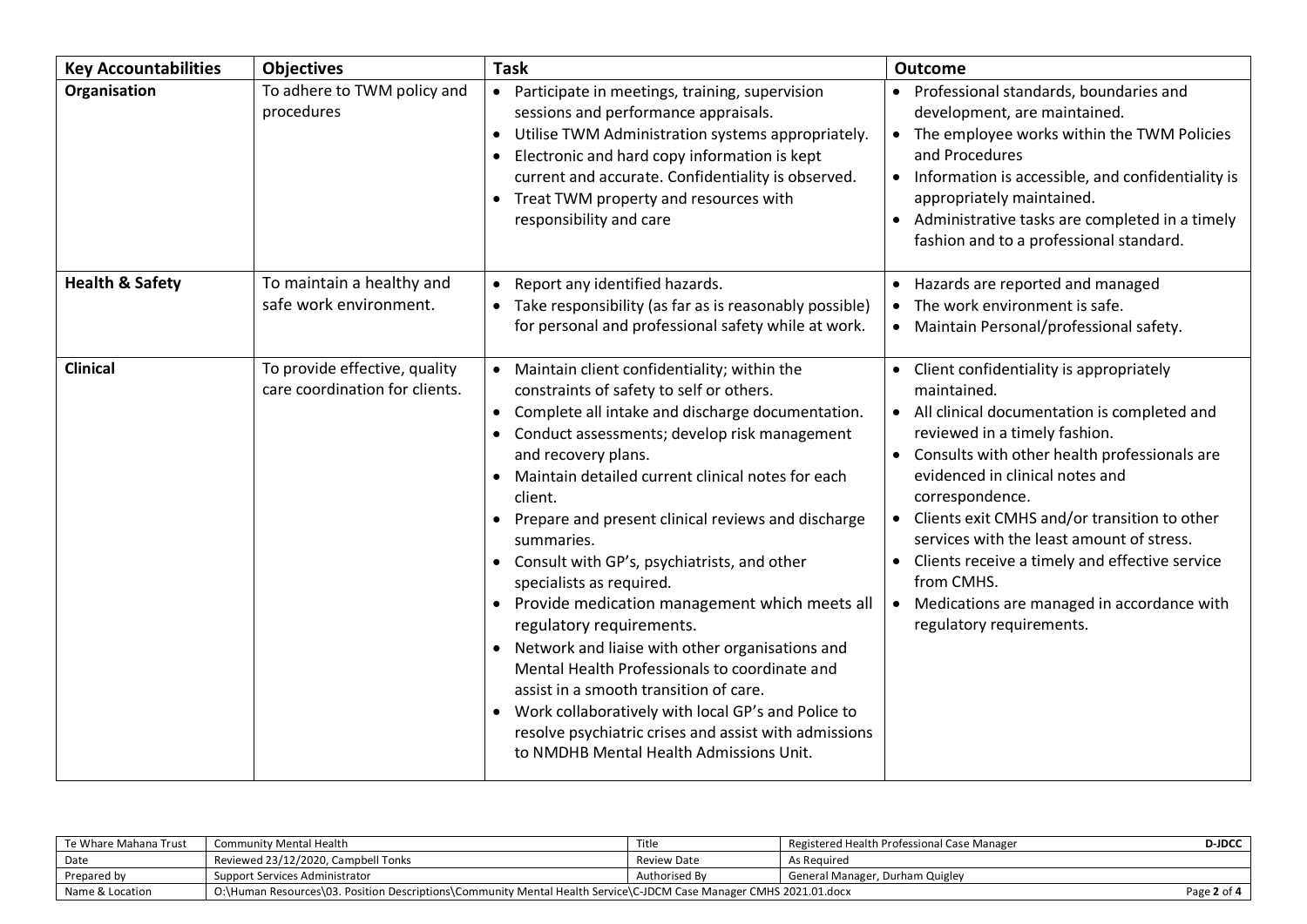| <b>Key Accountabilities</b> | <b>Objectives</b>                                                                                                                                                    | <b>Task</b>                                                                                                                                                                                                                                                                                                                                                                                                                                                                                                                                                                                      | Outcome                                                                                                                                                                                                                                                                                                                       |
|-----------------------------|----------------------------------------------------------------------------------------------------------------------------------------------------------------------|--------------------------------------------------------------------------------------------------------------------------------------------------------------------------------------------------------------------------------------------------------------------------------------------------------------------------------------------------------------------------------------------------------------------------------------------------------------------------------------------------------------------------------------------------------------------------------------------------|-------------------------------------------------------------------------------------------------------------------------------------------------------------------------------------------------------------------------------------------------------------------------------------------------------------------------------|
| Professional                | To maintain Professional<br>Registration                                                                                                                             | • Undertake regular professional supervision<br>with an approved supervisor.<br>Complete the necessary hours of ongoing<br>$\bullet$<br>professional development, as required by<br>your professional body.<br>Work within the relevant Code of Ethics and<br>standards of practice for your profession.                                                                                                                                                                                                                                                                                         | Maintain professional registration.<br>$\bullet$<br>Ongoing training takes place.<br>$\bullet$<br>All work undertaken reflects awareness and<br>requirements of the professional Code of<br>Ethics and standards of practice.                                                                                                 |
| <b>Clients</b>              | To ensure that clients, family and<br>whanau feel respected and<br>supported.<br>That clients experience quality,<br>individualised care, based on best<br>practice. | Maintain the rights and dignity of clients.<br>Act as an advocate when required.<br>$\bullet$<br>Work in partnership with clients, their<br>$\bullet$<br>family/whanau (where permission is given) to<br>help them achieve treatment goals<br>Accompany clients to appointments as<br>$\bullet$<br>required.<br>Provide clients with information and<br>$\bullet$<br>education in regards to their mental health,<br>medication, and treatment.<br>Attend Mental Health Court hearings as<br>$\bullet$<br>required and provide support at other<br>criminal or civil court hearings as required. | Clients, family and whanau, feel supported<br>and receive a responsive service<br>Clients are informed about their treatment.<br>Client rights are upheld, and stigma associated<br>with mental health is challenged.<br>Clients experience positive outcomes, and the<br>$\bullet$<br>impact of mental illness is minimised. |
| Family/Whanau               | To work inclusively with<br>family/whanau**<br>(** where client permission has<br>been given)                                                                        | Develop a supportive and professional<br>relationship with the family/whanau of<br>clients.<br>Be cognisant and understanding of<br>$\bullet$<br>family/whanau concerns and issues.<br>Discern the difference between the needs of<br>$\bullet$<br>family/whanau and those of clients.<br>Maintain communication with<br>$\bullet$<br>Family/whanau.<br>Identify opportunities for involving<br>family/whanau.                                                                                                                                                                                   | Family/whanau is included in decision making<br>$\bullet$<br>and involved in supporting their family<br>member in achieving their goals whenever<br>possible.<br>• Increased Family/whanau involvement                                                                                                                        |

| Te Whare Mahana Trust | Community Mental Health                                                                                            | Title         | Registered Health Professional Case Manager | <b>D-JDCC</b> |
|-----------------------|--------------------------------------------------------------------------------------------------------------------|---------------|---------------------------------------------|---------------|
| Date                  | Reviewed 23/12/2020, Campbell Tonks                                                                                | Review Date   | As Reguired                                 |               |
| Prepared by           | Support Services Administrator                                                                                     | Authorised By | <b>General Manager, Durham Quigley</b>      |               |
| Name & Location       | O:\Human Resources\03. Position Descriptions\Community Mental Health Service\C-JDCM Case Manager CMHS 2021.01.docx |               |                                             | Page 3 of 4   |